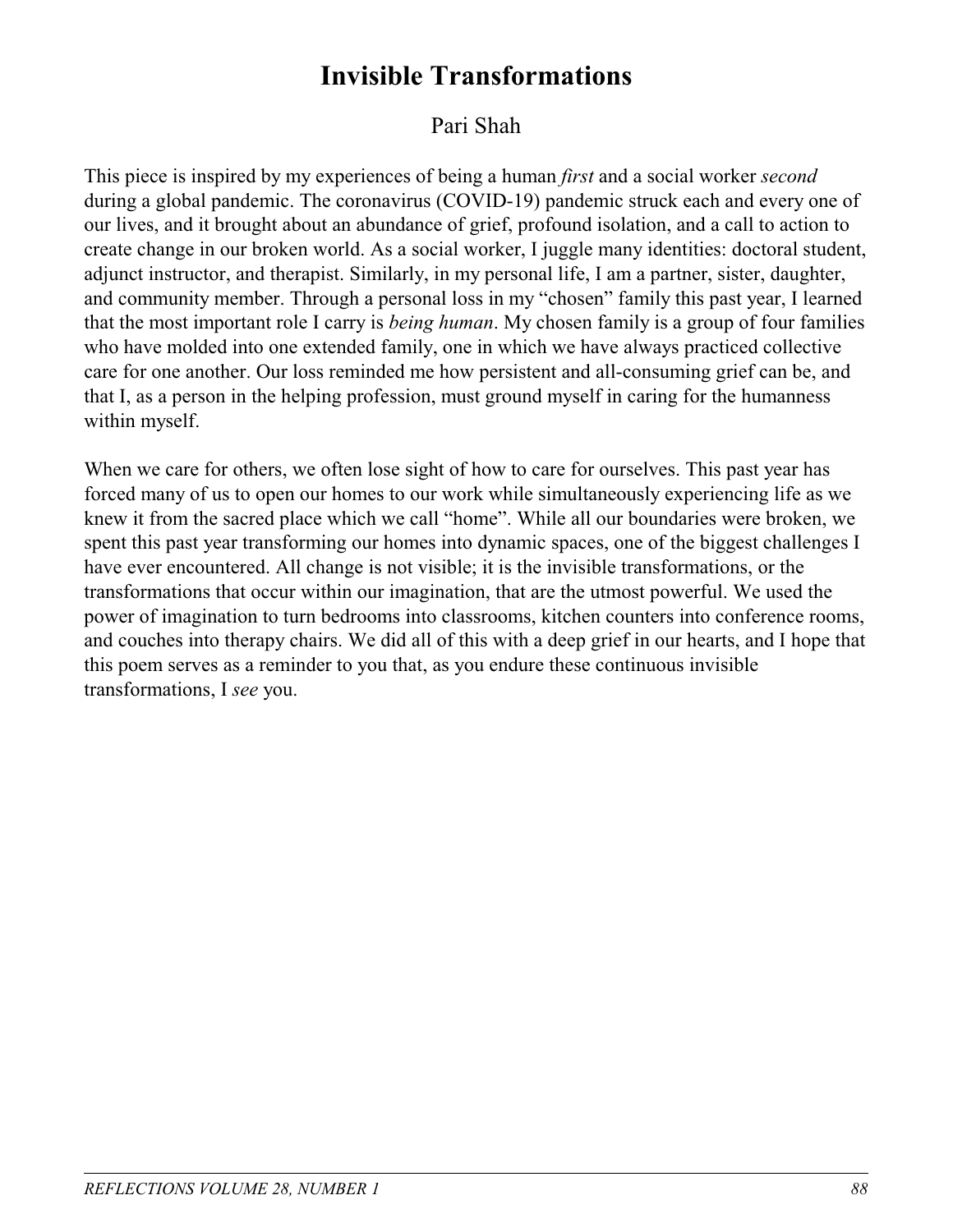## **Invisible Transformations**

Pours hot coffee. Commences commute to work Upon the lengths of her 12-stair highway. \*Unmutes\*

The pandemic shut the doors to my therapy practice Yet opened the window to boundless connections. Telemedicine, they said, would be the future But why did no one say, teleconnection, would be all we have?

Sessions no longer are held in shared space Rather sessions are carried through the wavelengths between me and you. Rapport is built upon internet connection Bandwidth breaks our boundaries.

The screen before me is a direct portal to you But why do you feel so out of reach? The therapy continues While the world stops.

As the therapist, the eyes looking back at me see my office space. As the therapist, I only see my bedroom. At the end of a session, our work is paused As quick as the click of a mouse.

My invisible transformation ensues And my commute takes only the speed of light. Now, I am the client Peering into my therapist's bedroom.

They did not tell me that grief would not get easier Even when I became a grief therapist. Tears still strike me when I work from home At least now, I can turn off my camera and cry.

Losing a loved one To mental illness, Makes me feel like I failed Since I am a therapist.